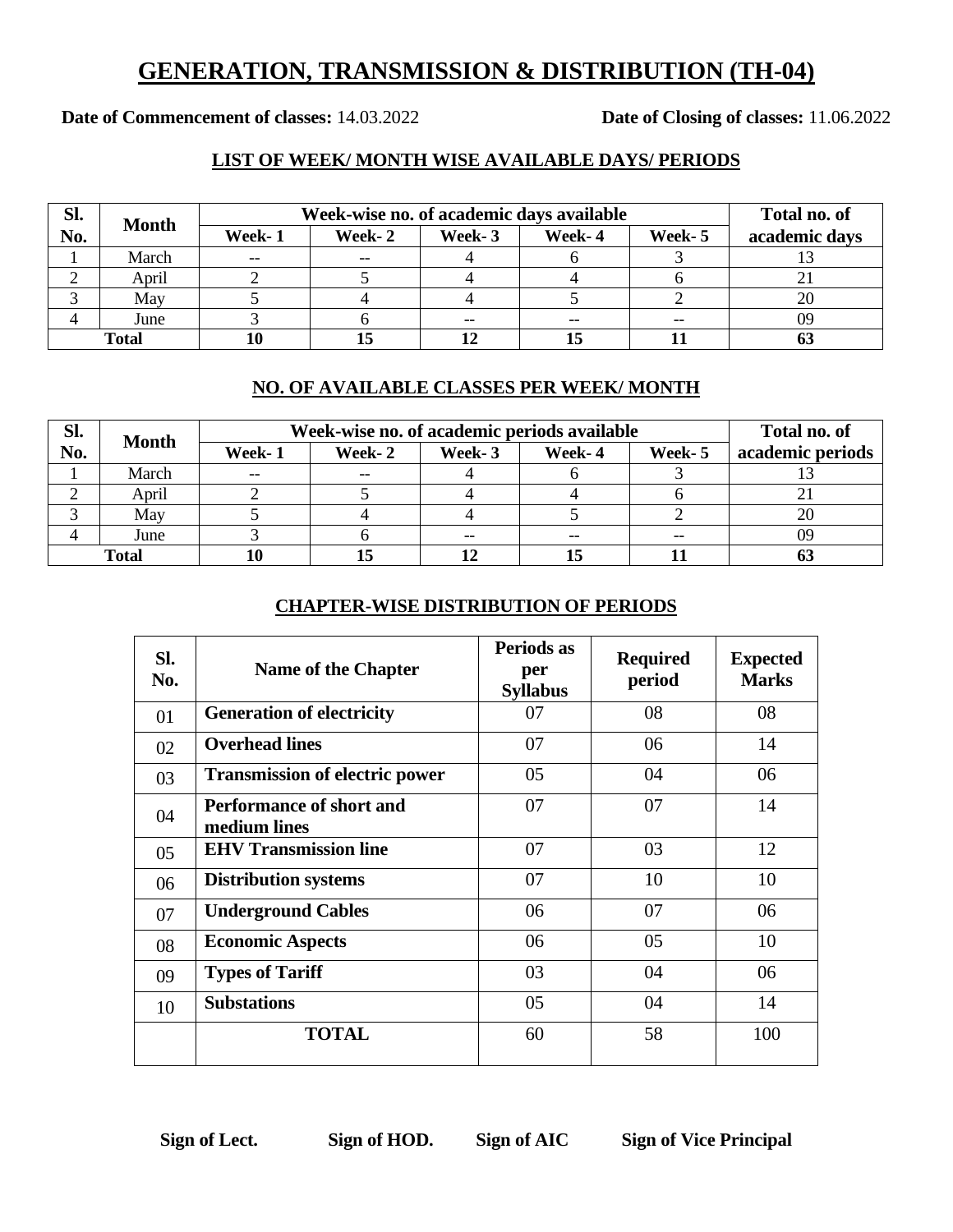# **LESSON PLAN**

| <b>CHAPTER NO-1(GENERATION OF ELECTRICITY)</b><br>1 <sup>st</sup><br>Introduction, Elementary idea on generation of electricity<br>from Thermal power plant<br>2 <sup>nd</sup><br>3 <sup>rd</sup><br>Continue<br>Hydroelectric power station<br>3 <sup>rd</sup><br>1.1<br>4 <sup>th</sup><br>Continue<br>Nuclear power station<br>1 <sup>st</sup><br>M<br>Continue<br>$\mathbf{A}$<br>2 <sub>nd</sub><br>$\overline{\text{R}}$<br>Introduction to solar power plant.<br>$\overline{C}$<br>3 <sup>rd</sup><br>1.2<br>4 <sup>th</sup><br>(Photo voltaic cell).<br>H<br>Draw Layout diagram of generating stations.<br>4 <sup>th</sup><br>1.3<br><b>CHAPTER NO-03 (OVER HEAD LINES)</b><br>5 <sup>th</sup><br>3.1<br>State types of supports, size and spacing of conductor.<br>$\overline{6^{th}}$<br>Types of conductor materials.<br>3.2<br>1 <sup>st</sup><br>3.3<br>State types of insulator and cross arms.<br>2 <sub>nd</sub><br>Derive for sag in overhead line with support at same level<br>5th<br>3.4<br>Derive for sag in overhead line with support at different<br>3 <sup>rd</sup><br>level<br>Simple problem on sag<br>1 <sup>st</sup><br>3.5<br>1 <sup>st</sup><br><b>CHAPTER NO -02 (TRANSMISSION OF ELECTRIC</b><br>2 <sub>nd</sub><br><b>POWER</b> )<br>2.1<br>Draw layout of transmission and distribution scheme<br>2.2<br>Explain voltage Regulation & efficiency of transmission.<br>1 <sup>st</sup><br>Kelvin's law for economical size of the conductor<br>2.3<br>2 <sub>nd</sub><br>A<br>Corona and corona loss on transmission lines.<br>2.4<br>3 <sup>rd</sup><br>${\bf P}$<br>2 <sup>nd</sup><br>$\overline{\text{R}}$<br><b>CHAPTER NO -04 (PERFORMANCE OF SHORT &amp;</b><br>$\bf I$<br>4 <sup>th</sup><br><b>MEDIUM LINES)</b><br>L<br>Calculation of regulation and efficiency<br>Numerical problem<br>5 <sup>th</sup><br>Numerical problem<br>1 <sup>st</sup><br>4.1<br>Numerical problem<br>2 <sub>nd</sub><br>3 <sup>rd</sup><br>3 <sup>rd</sup><br>Numerical problem<br>4 <sup>th</sup><br>Numerical problem<br>4 <sup>th</sup><br>$1^{\rm st}$ | Name of<br>the<br><b>Month</b> | Week<br>No. | <b>Class day</b> | Art. No. | <b>Theory Topics</b> |  |
|-----------------------------------------------------------------------------------------------------------------------------------------------------------------------------------------------------------------------------------------------------------------------------------------------------------------------------------------------------------------------------------------------------------------------------------------------------------------------------------------------------------------------------------------------------------------------------------------------------------------------------------------------------------------------------------------------------------------------------------------------------------------------------------------------------------------------------------------------------------------------------------------------------------------------------------------------------------------------------------------------------------------------------------------------------------------------------------------------------------------------------------------------------------------------------------------------------------------------------------------------------------------------------------------------------------------------------------------------------------------------------------------------------------------------------------------------------------------------------------------------------------------------------------------------------------------------------------------------------------------------------------------------------------------------------------------------------------------------------------------------------------------------------------------------------------------------------------------------------------------------------------------------------------------------------------------------------------------------------------------------------------------------------------------------------------------------------------|--------------------------------|-------------|------------------|----------|----------------------|--|
|                                                                                                                                                                                                                                                                                                                                                                                                                                                                                                                                                                                                                                                                                                                                                                                                                                                                                                                                                                                                                                                                                                                                                                                                                                                                                                                                                                                                                                                                                                                                                                                                                                                                                                                                                                                                                                                                                                                                                                                                                                                                                   |                                |             |                  |          |                      |  |
|                                                                                                                                                                                                                                                                                                                                                                                                                                                                                                                                                                                                                                                                                                                                                                                                                                                                                                                                                                                                                                                                                                                                                                                                                                                                                                                                                                                                                                                                                                                                                                                                                                                                                                                                                                                                                                                                                                                                                                                                                                                                                   |                                |             |                  |          |                      |  |
|                                                                                                                                                                                                                                                                                                                                                                                                                                                                                                                                                                                                                                                                                                                                                                                                                                                                                                                                                                                                                                                                                                                                                                                                                                                                                                                                                                                                                                                                                                                                                                                                                                                                                                                                                                                                                                                                                                                                                                                                                                                                                   |                                |             |                  |          |                      |  |
|                                                                                                                                                                                                                                                                                                                                                                                                                                                                                                                                                                                                                                                                                                                                                                                                                                                                                                                                                                                                                                                                                                                                                                                                                                                                                                                                                                                                                                                                                                                                                                                                                                                                                                                                                                                                                                                                                                                                                                                                                                                                                   |                                |             |                  |          |                      |  |
|                                                                                                                                                                                                                                                                                                                                                                                                                                                                                                                                                                                                                                                                                                                                                                                                                                                                                                                                                                                                                                                                                                                                                                                                                                                                                                                                                                                                                                                                                                                                                                                                                                                                                                                                                                                                                                                                                                                                                                                                                                                                                   |                                |             |                  |          |                      |  |
|                                                                                                                                                                                                                                                                                                                                                                                                                                                                                                                                                                                                                                                                                                                                                                                                                                                                                                                                                                                                                                                                                                                                                                                                                                                                                                                                                                                                                                                                                                                                                                                                                                                                                                                                                                                                                                                                                                                                                                                                                                                                                   |                                |             |                  |          |                      |  |
|                                                                                                                                                                                                                                                                                                                                                                                                                                                                                                                                                                                                                                                                                                                                                                                                                                                                                                                                                                                                                                                                                                                                                                                                                                                                                                                                                                                                                                                                                                                                                                                                                                                                                                                                                                                                                                                                                                                                                                                                                                                                                   |                                |             |                  |          |                      |  |
|                                                                                                                                                                                                                                                                                                                                                                                                                                                                                                                                                                                                                                                                                                                                                                                                                                                                                                                                                                                                                                                                                                                                                                                                                                                                                                                                                                                                                                                                                                                                                                                                                                                                                                                                                                                                                                                                                                                                                                                                                                                                                   |                                |             |                  |          |                      |  |
|                                                                                                                                                                                                                                                                                                                                                                                                                                                                                                                                                                                                                                                                                                                                                                                                                                                                                                                                                                                                                                                                                                                                                                                                                                                                                                                                                                                                                                                                                                                                                                                                                                                                                                                                                                                                                                                                                                                                                                                                                                                                                   |                                |             |                  |          |                      |  |
|                                                                                                                                                                                                                                                                                                                                                                                                                                                                                                                                                                                                                                                                                                                                                                                                                                                                                                                                                                                                                                                                                                                                                                                                                                                                                                                                                                                                                                                                                                                                                                                                                                                                                                                                                                                                                                                                                                                                                                                                                                                                                   |                                |             |                  |          |                      |  |
|                                                                                                                                                                                                                                                                                                                                                                                                                                                                                                                                                                                                                                                                                                                                                                                                                                                                                                                                                                                                                                                                                                                                                                                                                                                                                                                                                                                                                                                                                                                                                                                                                                                                                                                                                                                                                                                                                                                                                                                                                                                                                   |                                |             |                  |          |                      |  |
|                                                                                                                                                                                                                                                                                                                                                                                                                                                                                                                                                                                                                                                                                                                                                                                                                                                                                                                                                                                                                                                                                                                                                                                                                                                                                                                                                                                                                                                                                                                                                                                                                                                                                                                                                                                                                                                                                                                                                                                                                                                                                   |                                |             |                  |          |                      |  |
|                                                                                                                                                                                                                                                                                                                                                                                                                                                                                                                                                                                                                                                                                                                                                                                                                                                                                                                                                                                                                                                                                                                                                                                                                                                                                                                                                                                                                                                                                                                                                                                                                                                                                                                                                                                                                                                                                                                                                                                                                                                                                   |                                |             |                  |          |                      |  |
|                                                                                                                                                                                                                                                                                                                                                                                                                                                                                                                                                                                                                                                                                                                                                                                                                                                                                                                                                                                                                                                                                                                                                                                                                                                                                                                                                                                                                                                                                                                                                                                                                                                                                                                                                                                                                                                                                                                                                                                                                                                                                   |                                |             |                  |          |                      |  |
|                                                                                                                                                                                                                                                                                                                                                                                                                                                                                                                                                                                                                                                                                                                                                                                                                                                                                                                                                                                                                                                                                                                                                                                                                                                                                                                                                                                                                                                                                                                                                                                                                                                                                                                                                                                                                                                                                                                                                                                                                                                                                   |                                |             |                  |          |                      |  |
|                                                                                                                                                                                                                                                                                                                                                                                                                                                                                                                                                                                                                                                                                                                                                                                                                                                                                                                                                                                                                                                                                                                                                                                                                                                                                                                                                                                                                                                                                                                                                                                                                                                                                                                                                                                                                                                                                                                                                                                                                                                                                   |                                |             |                  |          |                      |  |
|                                                                                                                                                                                                                                                                                                                                                                                                                                                                                                                                                                                                                                                                                                                                                                                                                                                                                                                                                                                                                                                                                                                                                                                                                                                                                                                                                                                                                                                                                                                                                                                                                                                                                                                                                                                                                                                                                                                                                                                                                                                                                   |                                |             |                  |          |                      |  |
|                                                                                                                                                                                                                                                                                                                                                                                                                                                                                                                                                                                                                                                                                                                                                                                                                                                                                                                                                                                                                                                                                                                                                                                                                                                                                                                                                                                                                                                                                                                                                                                                                                                                                                                                                                                                                                                                                                                                                                                                                                                                                   |                                |             |                  |          |                      |  |
|                                                                                                                                                                                                                                                                                                                                                                                                                                                                                                                                                                                                                                                                                                                                                                                                                                                                                                                                                                                                                                                                                                                                                                                                                                                                                                                                                                                                                                                                                                                                                                                                                                                                                                                                                                                                                                                                                                                                                                                                                                                                                   |                                |             |                  |          |                      |  |
|                                                                                                                                                                                                                                                                                                                                                                                                                                                                                                                                                                                                                                                                                                                                                                                                                                                                                                                                                                                                                                                                                                                                                                                                                                                                                                                                                                                                                                                                                                                                                                                                                                                                                                                                                                                                                                                                                                                                                                                                                                                                                   |                                |             |                  |          |                      |  |
|                                                                                                                                                                                                                                                                                                                                                                                                                                                                                                                                                                                                                                                                                                                                                                                                                                                                                                                                                                                                                                                                                                                                                                                                                                                                                                                                                                                                                                                                                                                                                                                                                                                                                                                                                                                                                                                                                                                                                                                                                                                                                   |                                |             |                  |          |                      |  |
|                                                                                                                                                                                                                                                                                                                                                                                                                                                                                                                                                                                                                                                                                                                                                                                                                                                                                                                                                                                                                                                                                                                                                                                                                                                                                                                                                                                                                                                                                                                                                                                                                                                                                                                                                                                                                                                                                                                                                                                                                                                                                   |                                |             |                  |          |                      |  |
|                                                                                                                                                                                                                                                                                                                                                                                                                                                                                                                                                                                                                                                                                                                                                                                                                                                                                                                                                                                                                                                                                                                                                                                                                                                                                                                                                                                                                                                                                                                                                                                                                                                                                                                                                                                                                                                                                                                                                                                                                                                                                   |                                |             |                  |          |                      |  |
|                                                                                                                                                                                                                                                                                                                                                                                                                                                                                                                                                                                                                                                                                                                                                                                                                                                                                                                                                                                                                                                                                                                                                                                                                                                                                                                                                                                                                                                                                                                                                                                                                                                                                                                                                                                                                                                                                                                                                                                                                                                                                   |                                |             |                  |          |                      |  |
|                                                                                                                                                                                                                                                                                                                                                                                                                                                                                                                                                                                                                                                                                                                                                                                                                                                                                                                                                                                                                                                                                                                                                                                                                                                                                                                                                                                                                                                                                                                                                                                                                                                                                                                                                                                                                                                                                                                                                                                                                                                                                   |                                |             |                  |          |                      |  |
|                                                                                                                                                                                                                                                                                                                                                                                                                                                                                                                                                                                                                                                                                                                                                                                                                                                                                                                                                                                                                                                                                                                                                                                                                                                                                                                                                                                                                                                                                                                                                                                                                                                                                                                                                                                                                                                                                                                                                                                                                                                                                   |                                |             |                  |          |                      |  |
|                                                                                                                                                                                                                                                                                                                                                                                                                                                                                                                                                                                                                                                                                                                                                                                                                                                                                                                                                                                                                                                                                                                                                                                                                                                                                                                                                                                                                                                                                                                                                                                                                                                                                                                                                                                                                                                                                                                                                                                                                                                                                   |                                |             |                  |          |                      |  |
|                                                                                                                                                                                                                                                                                                                                                                                                                                                                                                                                                                                                                                                                                                                                                                                                                                                                                                                                                                                                                                                                                                                                                                                                                                                                                                                                                                                                                                                                                                                                                                                                                                                                                                                                                                                                                                                                                                                                                                                                                                                                                   |                                |             |                  |          |                      |  |
|                                                                                                                                                                                                                                                                                                                                                                                                                                                                                                                                                                                                                                                                                                                                                                                                                                                                                                                                                                                                                                                                                                                                                                                                                                                                                                                                                                                                                                                                                                                                                                                                                                                                                                                                                                                                                                                                                                                                                                                                                                                                                   |                                |             |                  |          |                      |  |
|                                                                                                                                                                                                                                                                                                                                                                                                                                                                                                                                                                                                                                                                                                                                                                                                                                                                                                                                                                                                                                                                                                                                                                                                                                                                                                                                                                                                                                                                                                                                                                                                                                                                                                                                                                                                                                                                                                                                                                                                                                                                                   |                                |             |                  |          |                      |  |
|                                                                                                                                                                                                                                                                                                                                                                                                                                                                                                                                                                                                                                                                                                                                                                                                                                                                                                                                                                                                                                                                                                                                                                                                                                                                                                                                                                                                                                                                                                                                                                                                                                                                                                                                                                                                                                                                                                                                                                                                                                                                                   |                                |             |                  |          |                      |  |
|                                                                                                                                                                                                                                                                                                                                                                                                                                                                                                                                                                                                                                                                                                                                                                                                                                                                                                                                                                                                                                                                                                                                                                                                                                                                                                                                                                                                                                                                                                                                                                                                                                                                                                                                                                                                                                                                                                                                                                                                                                                                                   |                                |             |                  |          |                      |  |
|                                                                                                                                                                                                                                                                                                                                                                                                                                                                                                                                                                                                                                                                                                                                                                                                                                                                                                                                                                                                                                                                                                                                                                                                                                                                                                                                                                                                                                                                                                                                                                                                                                                                                                                                                                                                                                                                                                                                                                                                                                                                                   |                                |             |                  |          |                      |  |
|                                                                                                                                                                                                                                                                                                                                                                                                                                                                                                                                                                                                                                                                                                                                                                                                                                                                                                                                                                                                                                                                                                                                                                                                                                                                                                                                                                                                                                                                                                                                                                                                                                                                                                                                                                                                                                                                                                                                                                                                                                                                                   |                                |             |                  |          |                      |  |
|                                                                                                                                                                                                                                                                                                                                                                                                                                                                                                                                                                                                                                                                                                                                                                                                                                                                                                                                                                                                                                                                                                                                                                                                                                                                                                                                                                                                                                                                                                                                                                                                                                                                                                                                                                                                                                                                                                                                                                                                                                                                                   |                                |             |                  |          |                      |  |
|                                                                                                                                                                                                                                                                                                                                                                                                                                                                                                                                                                                                                                                                                                                                                                                                                                                                                                                                                                                                                                                                                                                                                                                                                                                                                                                                                                                                                                                                                                                                                                                                                                                                                                                                                                                                                                                                                                                                                                                                                                                                                   |                                |             |                  |          |                      |  |
|                                                                                                                                                                                                                                                                                                                                                                                                                                                                                                                                                                                                                                                                                                                                                                                                                                                                                                                                                                                                                                                                                                                                                                                                                                                                                                                                                                                                                                                                                                                                                                                                                                                                                                                                                                                                                                                                                                                                                                                                                                                                                   |                                |             |                  |          | Numerical problem    |  |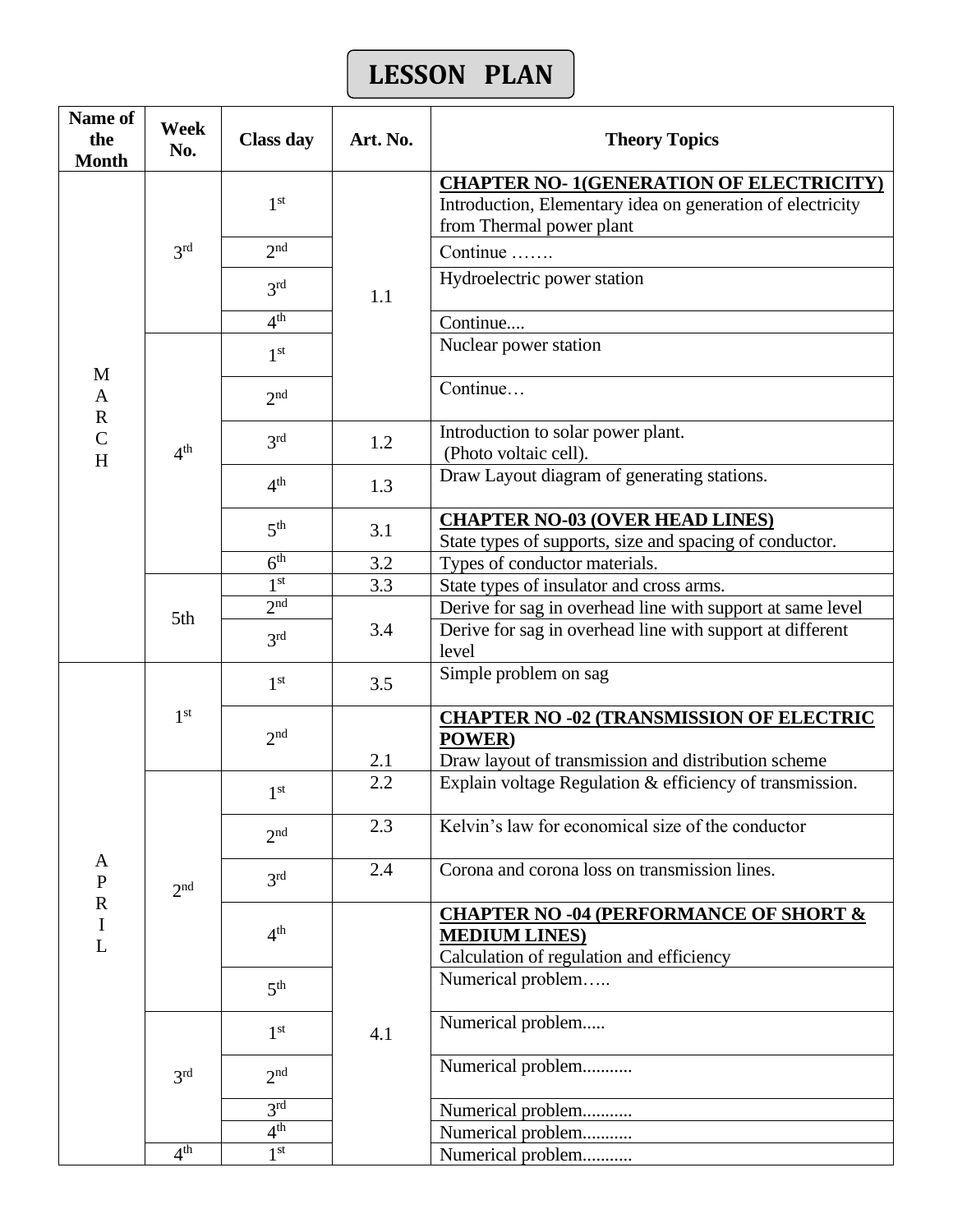|             |                 |                     |       | <b>CHAPTER NO -05 (EHV TRANSMISSION)</b>                        |
|-------------|-----------------|---------------------|-------|-----------------------------------------------------------------|
|             |                 | 2 <sup>nd</sup>     | 5.1   | Explain EHV AC transmission.                                    |
|             |                 |                     | 5.1.1 | Explain Reasons for adoption of EHV AC transmission             |
|             |                 |                     |       | Problems involved in EHV AC transmission.                       |
|             |                 | 3 <sup>rd</sup>     | 5.1.2 |                                                                 |
|             |                 | 4 <sup>th</sup>     | 5.2   | HV DC transmission.                                             |
|             |                 |                     | 5.2.1 | Advantages and Limitations of HV DC transmission                |
|             |                 |                     |       | <b>CHAPTER-06 (DISTRIBUTION SYSTEMS)</b>                        |
|             |                 | 1 <sup>st</sup>     | 6.1   | Introduction of Distribution System.                            |
|             |                 | 2 <sup>nd</sup>     | 6.2   | Connection Schemes of Distribution System (Radial)              |
|             |                 |                     |       | Introduction of Distribution System.                            |
|             |                 | 3 <sup>rd</sup>     | 6.2   | Connection Schemes of Distribution System (Ring main &          |
|             |                 |                     |       | Inter connected)                                                |
|             | 5 <sup>th</sup> |                     |       | Explain DC distributions                                        |
|             |                 | 4 <sup>th</sup>     |       | 6.3.1 Distributor fed at one End                                |
|             |                 |                     |       | 6.3.2 Distributor fed at both the ends                          |
|             |                 |                     |       | Numerical problem                                               |
|             |                 | 5 <sup>th</sup>     |       |                                                                 |
|             |                 |                     | 6.3   | Numerical problem                                               |
|             |                 | 6 <sup>th</sup>     |       |                                                                 |
|             |                 |                     |       | 6.3.3 Ring distributors                                         |
|             |                 | 1 <sup>st</sup>     |       |                                                                 |
|             |                 | 2 <sup>nd</sup>     |       | Numerical problem                                               |
|             |                 |                     |       |                                                                 |
|             |                 |                     | 6.4   | AC distribution system.                                         |
|             | 1 <sup>st</sup> | 3 <sup>rd</sup>     |       |                                                                 |
|             |                 |                     | 6.4.1 | Method of solving AC distribution problem                       |
|             |                 | 4 <sup>th</sup>     | 6.4.2 | Three phase four wire star connected system arrangement         |
|             |                 |                     | 7.1   | <b>CHAPTER NO-07 (UNDER GROUND CABLES)</b>                      |
|             |                 | 5 <sup>th</sup>     |       | Explain cable insulation and classification of cables.          |
|             |                 |                     |       | Types of L. T. cables with construction features                |
|             |                 | 1 <sup>st</sup>     | 7.2   |                                                                 |
|             |                 |                     |       | Types of H.T. cables with construction features                 |
| M           |                 | 2 <sup>nd</sup>     | 7.2   |                                                                 |
| $\mathbf A$ | 2 <sup>nd</sup> |                     |       | Methods of cable laying.                                        |
| Y           |                 | 3 <sup>rd</sup>     | 7.3   |                                                                 |
|             |                 |                     |       |                                                                 |
|             |                 |                     |       | Localization of cable faults - Murray loop test for short       |
|             |                 | 4 <sup>th</sup>     |       | circuit fault/Earth fault.                                      |
|             |                 |                     |       | Localization of cable faults Varley loop test for short circuit |
|             |                 | 1 <sup>st</sup>     | 7.4   | fault/Earth fault.                                              |
|             |                 |                     |       |                                                                 |
|             |                 | 2 <sup>nd</sup>     |       | Simple problems                                                 |
|             | 3 <sup>rd</sup> | 3 <sup>rd</sup>     |       |                                                                 |
|             |                 |                     | 8.1   | <b>CHAPTER-08 (ECONOMIC ASPECTS)</b>                            |
|             |                 |                     |       | Causes of low power factor.                                     |
|             |                 | 4 <sup>th</sup>     |       | Methods of Improvement of power factor in power system.         |
|             |                 |                     | 8.1   |                                                                 |
|             | 4 <sup>th</sup> | 1 <sup>st</sup>     |       | Cont                                                            |
|             |                 |                     |       |                                                                 |
|             |                 | $2^{n\overline{d}}$ | 8.2   | Factors affecting the economics of generation                   |